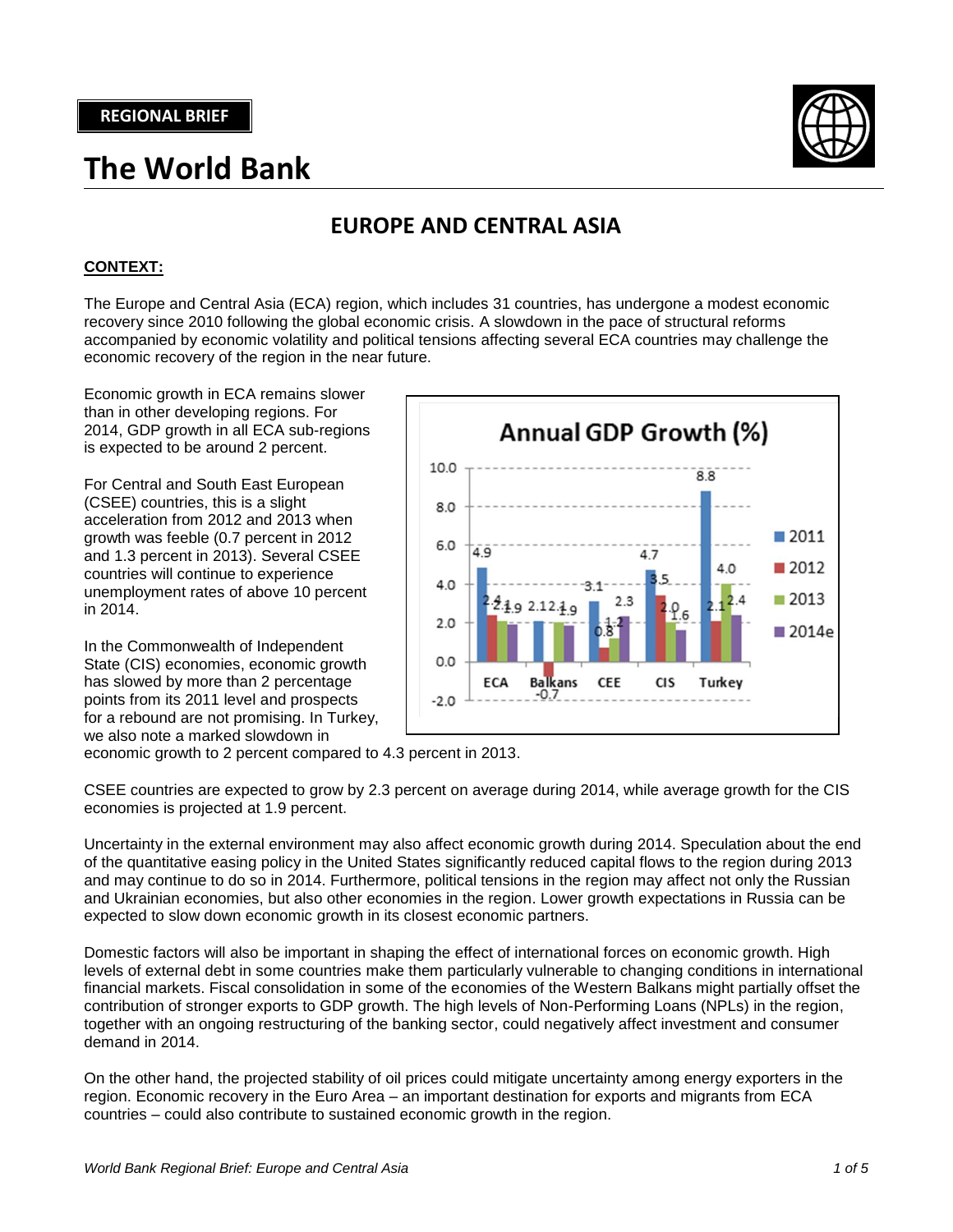## **STRATEGY:**

In order to reach the World Bank Group's twin goals of ending extreme poverty within a generation and boosting shared prosperity, the strategy of the Europe and Central Asia region is focusing on two main areas of intervention: (i) competitiveness and shared prosperity; and (ii) environmental, social, and fiscal sustainability.

#### **Competitiveness and shared prosperity through jobs**

In the past decade, most ECA countries have done well in terms of shared prosperity. This means that the incomes of the lower-earning 40 percent of the population have grown. Jobs and access to quality public services are key to ensuring that economic growth benefits the less well-off. Creating quality jobs is a challenge in many ECA economies, especially in CSEE, where unemployment remains stubbornly high since the crisis. Creating new, quality jobs will require structural reforms to strengthen the competitiveness of ECA economies. Such reforms include improving governance and the investment climate, ensuring the stability of the financial sector, upgrading the skills of the labor force, building and maintaining energy and transport infrastructure, and maintaining a sound macroeconomic framework.

To achieve these ends, the Bank has helped improve workers' skills and create new job opportunities, modernize tax administrations, improve roads, strengthen the business environment and policies conducive to innovation, increase access to finance for small- and medium-enterprises, stabilize public finances, and strengthen financial sector regulations in ECA countries.

#### **Environmental, social, and fiscal sustainability**

To be sustainable in the longer term, economic growth and shared prosperity need to be fiscally affordable, environmentally responsible, and conducive to social inclusion. The Bank supports ECA countries in designing and implementing reforms to improve the efficiency and fiscal sustainability of their pension, social protection, and health care systems, so that these systems can adapt successfully and continue to benefit the people of ECA countries for generations to come.

We are also working with ECA clients to strengthen social cohesion through supporting community-driven development and social accountability so that citizens' voices are heard in designing social policies and improving public services. Improving economic opportunities and public services for disadvantaged communities is also an important element of the Bank's social sustainability work. This includes support for Roma inclusion in CSEE countries through advocacy and evidence-based analysis, as well as through lending and technical assistance from the Bank's budget.

Climate adaptation and energy efficiency remain strategic priorities for the ECA region. Despite significant progress in the past decade, ECA remains the most energy-intensive region in the world. Better energy efficiency will bring both environmental and economic gains. The Bank is working with ECA clients to achieve these gains through policy reforms (e.g. energy pricing) and investments in both public infrastructure and private industry. Adaptation efforts focus on improved water resource management (flood protection, water loss reduction, irrigation efficiency), disaster risk mitigation, climate-smart agriculture (e.g. switch to more resilient crops), and improving institutional capacity for improving weather forecasting and climate change monitoring.

### **RESULTS:**

#### **World Bank Group Assistance**

It is planned that the World Bank Group will provide \$10.7 billion in ECA during fiscal year 2014, aimed at fostering growth for shared prosperity and poverty reduction. This includes project and policy loans to governments totaling \$5.1 billion for ECA countries, comprising \$4.4 billion and \$0.7 billion in IBRD and IDA commitments respectively. The IFC will provide \$4.4 billion in financing to the private sector and MIGA will issue \$1.2 billion in investment guarantees to support private sector investments in the region this fiscal year.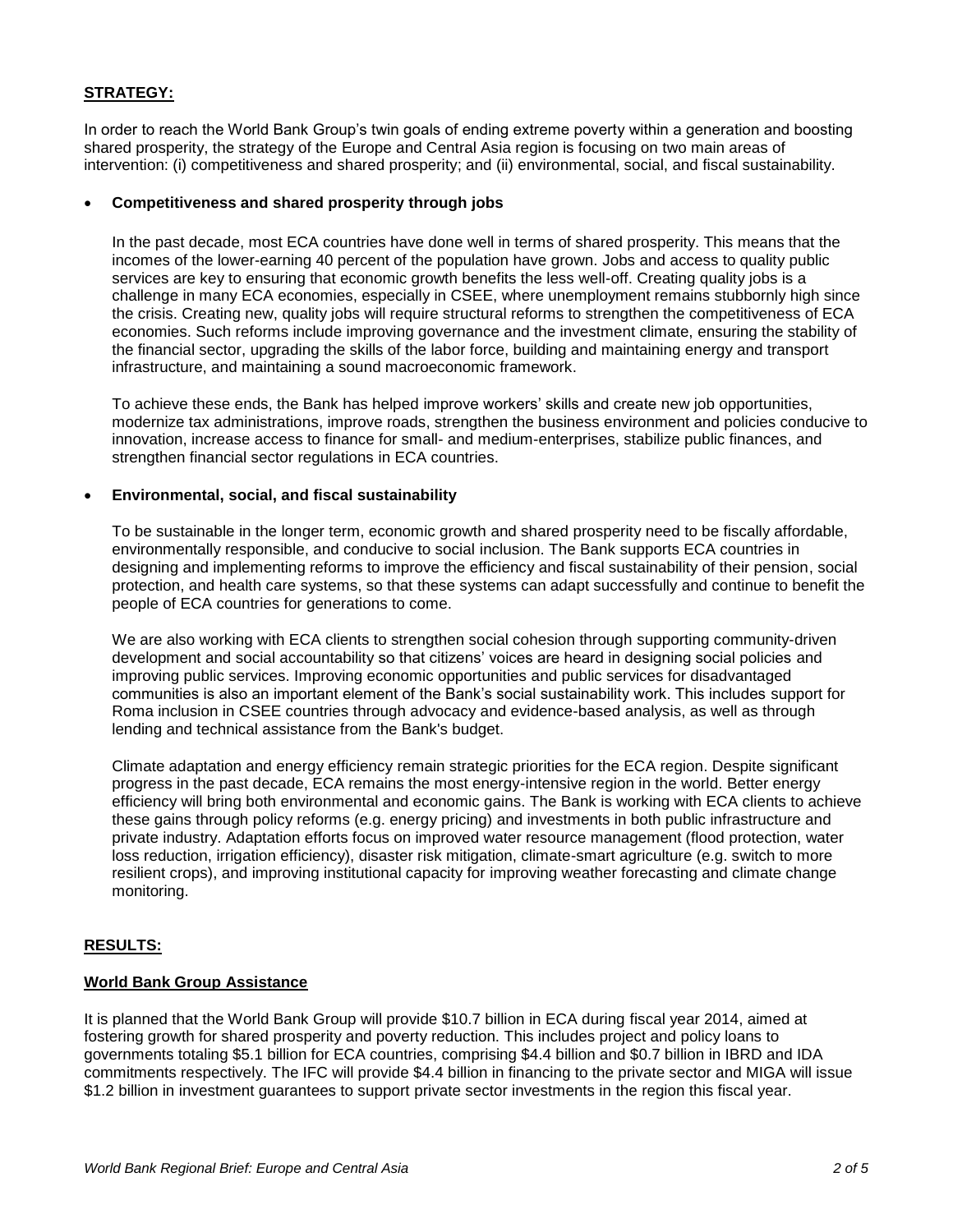Middle-income countries interested in highly specific knowledge services that exceed what the Bank can finance from its own resources are increasingly accessing Bank technical expertise using Reimbursable Advisory Services (RAS). Under RAS programs, the Bank works with countries at their request and provides reimbursable technical advice. ECA has been engaged in 141 RAS programs since 2006, including 21 RAS agreements signed to date in fiscal year 2014. Countries that have signed RAS agreements include: Albania, Bosnia and Herzegovina, Bulgaria, the Czech Republic, Georgia, Greece, Italy, Kazakhstan, Latvia, Poland, the Republic of Cyprus, Romania, the Russian Federation, the Slovak Republic, Slovenia, and Turkmenistan.

Some notable outcomes of our lending and RAS work include:

- In Poland, following 200 years of flooding of the Odra River Basin, thousands of homes and millions of residents – are now protected, and 60,000 ancient artifacts were found and conserved during archaeological excavations as part of the flood protection project work along Poland's Odra River.
- In Greece, technical support from the WBG has helped the country climb 28 ranks in the last two *Doing Business* rankings through our Reimbursable Advisory Services (RAS) work focusing on improving the business environment.
- In FYR Macedonia, the Conditional Cash Transfer (CCT) program has increased secondary education enrollment by 10 percentage points. Approximately 7,500 children from poor families, who would not otherwise attend school, regularly attended secondary school in the school year 2013–14 thanks to the new CCT benefit. The coverage of the CCT secondary education program increased from about 67 percent of eligible children in the first year of implementation to about 86 percent in 2012-13.
- In Tajikistan, regulatory reforms aimed at improving the business environment have cut the length of time that it takes to start a business from 62 days to 24 days. In addition, the number of required business permits was reduced from 609 down to 85—a measure that is expected to help the private sector save around US\$18 million annually.
- In Albania, 607 classrooms and laboratories were constructed or rehabilitated, and over 24,000 computers and internet connectivity to schools were provided, reducing the students per computer ratio from 46 to 14 students per computer in urban centers and from 133 to 13 students per computer in rural areas.

Please go to ["Results in ECA"](http://www.worldbank.org/en/region/eca/brief/results-in-europe-and-central-asia) for more examples of the Bank's work in ECA.

### **Analytical Work Highlights**

In addition to its financial products and RASs, the Bank produced important research about critical issues in the region during the past fiscal year. Through its analytical work, the World Bank aims to bring global knowledge and adapt it to the needs of ECA countries.

Following up on ECA's 2012 regional flagship report, *[Golden Growth: Restoring the Lustre of the European](http://www.worldbank.org/en/region/eca/publication/golden-growth)  [Economic Model](http://www.worldbank.org/en/region/eca/publication/golden-growth)*, the region launched its *[Diversified Development: Making the Most of Natural Resources in](http://www.worldbank.org/en/news/press-release/2014/02/03/eurasia-should-make-the-most-of-its-natural-resources-says-world-bank)  [Eurasia](http://www.worldbank.org/en/news/press-release/2014/02/03/eurasia-should-make-the-most-of-its-natural-resources-says-world-bank)* report this fiscal year, produced in partnership with the Eurasian Development Bank. This latest report finds that having natural resources does not have to be a curse – it can be a blessing if the countries ensure proper management of revenues from natural resources, invest earnings in building up physical and human capital, and improve institutions.

A package of analysis entitled the *[Face of Poverty in Europe and Central Asia](http://www.worldbank.org/en/news/feature/2014/02/10/face-of-poverty-in-europe-and-central-asia)* focuses on the specific challenges of poverty in the ECA region, where some 80 million people live on less than \$5 per day and struggle to meet basic needs. High heating bills during long, harsh winters, and the higher caloric intake required to survive the cold make for a higher cost of subsistence than in other regions. Unemployment and low wages are the major factors that keep people in poverty in ECA.

*[The Inverting Pyramid: Pension Systems Facing Demographic Challenges in Europe and Central Asia](http://www.worldbank.org/en/news/feature/2014/02/21/changing-demographics-call-for-urgent-pension-reforms-in-europe-and-central-asia)* report examines how pension systems in emerging Europe and Central Asia (ECA) are facing increasing pressures from the region's aging populations and shrinking labor force. These demographic pressures make it imperative for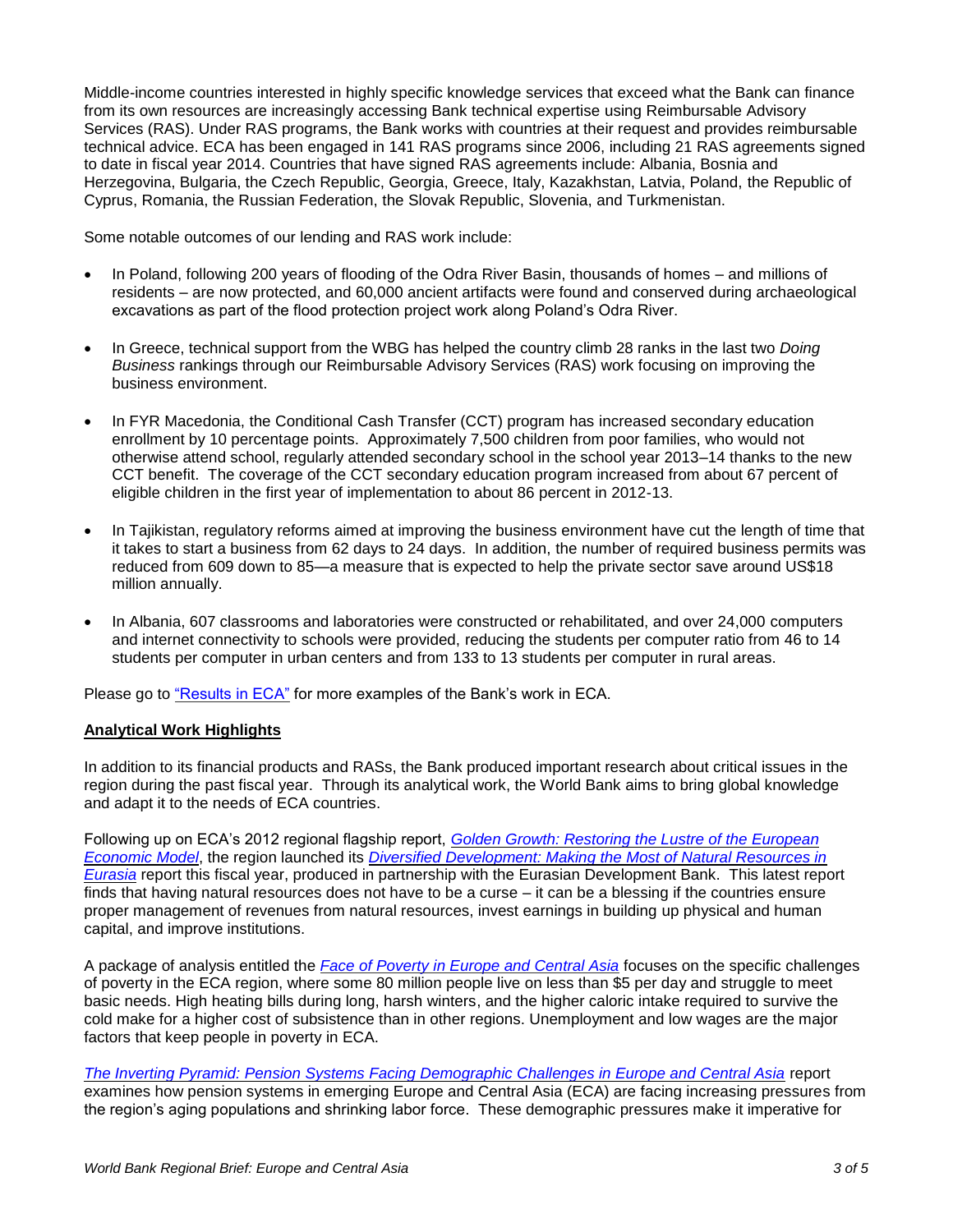countries to work on comprehensive, long-term, and socially sustainable reforms to put in place pension systems that protect the elderly poor and future generations.

The *[Back to Work: Growing with Jobs in Europe and Central Asia](http://www.worldbank.org/en/news/press-release/2013/11/07/growing-with-jobs-in-europe-and-central-asia)* report recommends actions to create more and better jobs in ECA in two main policy areas: 1) laying the fundamentals for job creation through an enabling macroeconomic and business environment that allows existing firms to grow and new firms to emerge and succeed or fail quickly and at low cost; and 2) supporting workers to tap into new job opportunities so that they have the right skills and work incentives, unhindered access to the labor market, and are able to move to places that offer more job opportunities.

The recent *[Looking Beyond the Horizon: How Climate Change Impacts and Adaptation Responses Will Reshape](http://www.worldbank.org/en/news/press-release/2013/04/04/world-bank-sees-climate-change-cutting-crop-production-in-eastern-europe-and-central-asia)  [Agriculture in Eastern Europe and Central Asia](http://www.worldbank.org/en/news/press-release/2013/04/04/world-bank-sees-climate-change-cutting-crop-production-in-eastern-europe-and-central-asia)* publication and the subsequent country-specific reports examine the challenges and opportunities being created in the agriculture sector in [Albania,](http://www.worldbank.org/en/news/press-release/2013/12/05/reducing-vulnerability-of-albanian-agriculture-to-climate-change) the [Former Yugoslav Republic](http://www.worldbank.org/en/news/press-release/2013/12/05/reducing-vulnerability-of-macedonian-agriculture-to-climate-change)  (FYR) of [Macedonia,](http://www.worldbank.org/en/news/press-release/2013/12/05/reducing-vulnerability-of-macedonian-agriculture-to-climate-change) [Moldova,](http://www.worldbank.org/en/news/press-release/2013/12/05/reducing-the-vulnerability-of-moldovas-agriculture-to-climate-change) and [Uzbekistan.](http://www.worldbank.org/en/news/press-release/2013/12/05/reducing-the-vulnerability-of-uzbekistans-agriculture-to-climate-change) Through economy-wide modeling of water supply and demand, the analysis finds that, in many cases, water availability for irrigation will be severely curtailed by climate change. This will greatly exacerbate the effects of climate change on crops – especially irrigated crops – with potential yield reductions of 20–50 percent by 2050. The report also offer countries practical advice on how to help their agricultural sectors adapt to shifts in climate, in a combined effort to both decrease the vulnerability of farmers to climate variability and bolster their ability to capitalize on potential gains presented by a changing climate.

The ECA region also provides timely monitoring of economic trends and prospects in the region through its Regular Economic Reports for the [EU11](http://www.worldbank.org/en/news/press-release/2013/12/18/eu11-growth-slowly-picks-up-but-ensuring-shared-prosperity-continues-to-be-challenging-says-world-bank)<sup>1</sup>, [Belarus,](http://www.worldbank.org/en/news/press-release/2014/03/28/belarus-needs-to-secure-macroeconomic-stability-and-undertake-sequenced-structural-reforms-to-strengthen-competitiveness) [Moldova,](http://www.worldbank.org/en/news/press-release/2014/04/02/reforms-should-continue-to-shelter-moldova-from-external-risks-and-ensure-inclusive-growth-says-world-bank) [Russian Federation,](http://www.worldbank.org/en/news/press-release/2014/03/26/russian-economic-report-31) [South East Europe](http://www.worldbank.org/en/news/press-release/2013/12/09/south-east-europe-on-slow-road-to-recovery-according-to-world-bank)<sup>2</sup>, [Turkey,](http://www.worldbank.org/content/dam/Worldbank/document/eca/tr-reb-dec-2013-eng.pdf) and [Ukraine.](http://www.worldbank.org/en/news/press-release/2014/04/04/reforms-critical-for-ukraine-to-improve-living-standards)

Individual [Country Program Snapshots](http://www.worldbank.org/en/region/eca/brief/country-program-snapshots) are updated twice a year, and include analyses of the economy, sectors, and the World Bank's activities in country. They also include Project Briefs, which detail the projects' objectives, results, and financing.

### **PARTNERS:**

 $\overline{a}$ 

### **European Union, European Commission, and other institutions**

The World Bank's ECA region has a strategic partnership with the European Union (EU), and is working with the European Commission (EC) and European international financial institutions (IFIs) to improve the capacity of ECA's EU-member clients to absorb EU funds.

The Bank works closely together with EU institutions, European IFIs (European Investment Bank [EIB] and the European Bank for Reconstruction and Development [EBRD]), and the International Monetary Fund (IMF) as part of the second [Vienna Initiative,](http://vienna-initiative.com/) which aims to improve banking systems and coordination among banking regulators in EU and non-EU countries.

Against the background of weak growth and even economic contraction in Central and South Eastern European (CSEE) countries, the World Bank Group, the EBRD, and the EIB Group came together in November 2012 for a new [Joint International Financial Institution \(IFI\) Action Plan,](http://www.worldbank.org/en/news/press-release/2012/11/08/new-joint-ifi-plan-for-growth-central-southeastern-europe) pledging to ensure continued capital flows to the region of up to €30 billion over the two years 2013/14 in an effort to protect economic growth in CSEE. According to its Second Report on the Joint IFI Action Plan, each of the IFIs is well on the way to making its committed contribution toward this end may substantially exceed it. Total capital flows under the initiative had reached €24.8 billion by the end of 2013. To date, under the 2013/14 Action Plan, the EIB has provided €17.2 billion out of a total commitment of €20 billion, the World Bank Group has provided €3.4 billion from its total of €6 billion and the EBRD has delivered €4.2 billion, against a commitment of €4 billion.

ECA works on Roma inclusion across the region in collaboration with various partners, including the European Commission, the Roma Education Fund, and a variety of national Roma agencies.

<sup>&</sup>lt;sup>1</sup> The EU11 refers to the 11 European Union (EU) member states that joined the EU after 2004 – Bulgaria, Croatia, the Czech Republic, Estonia, Hungary, Latvia, Lithuania, Poland, Romania, the Slovak Republic, and Slovenia.

 $^2$  Six countries are included in South East Europe (SEE6) — Albania, Bosnia and Herzegovina, Kosovo, FYR Macedonia, Montenegro, and Serbia.